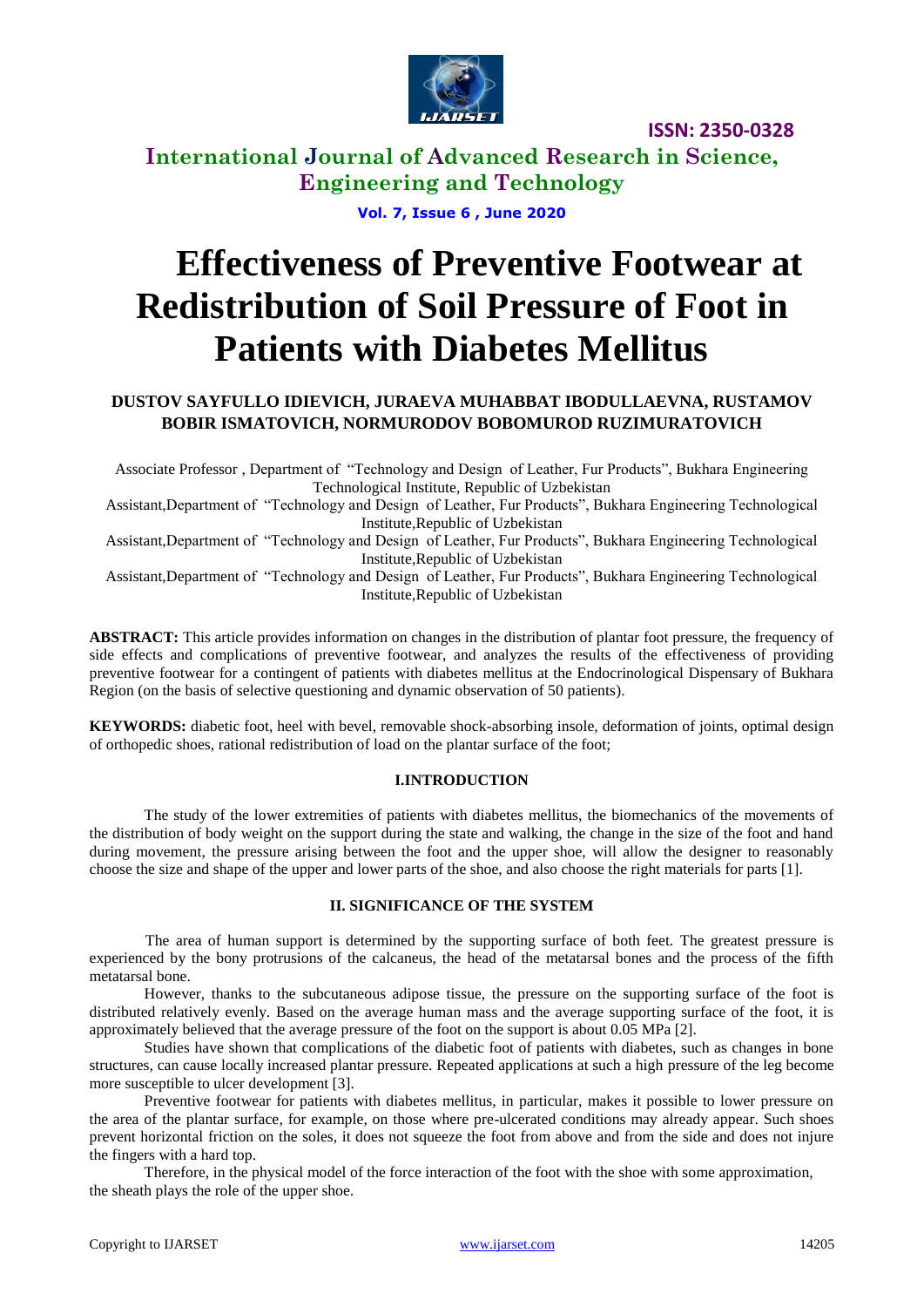

# **International Journal of Advanced Research in Science, Engineering and Technology**

## **Vol. 7, Issue 6 , June 2020**

## **III. LITERATURE SURVEY**

In accordance with the accepted physical model, it can be considered that when interacting with the foot, a force field arises in each elementary section of the shoe, determined by both external and internal factors. Under the action of forces, the details of the shoe press on the foot, as a result of which its soft tissues are compressed, and the details of the shoe are stretched and bent, which brings the force field into equilibrium. The pressure distribution of the shoe parts on the foot depends on the geometric and force interaction parameters taking into account the deformability of the soft tissues of the foot and the shoe parts [4,5].

Orthopedic shoes are designed to protect the feet from injuries, provide ventilation, comfort and convenience when worn. They are created using the same

R.R.Vreden and M.I.Kuslik were engaged in the development of a shoe design intended for the prevention of foot deformity and the construction of physiological shoes. OS Dobrova worked on the issues of rationalizing the pads for adults and children, both for the normal foot and for the foot with initial non-fixed deformations.

In our country, this problem was addressed by: A.A. Kaidarov, U.M. Maksudova, M.U. made a worthy contribution to the development of science to create a rational design of shoes.

technology and from certain materials with the following technical specifications:



**Requirements for preventive footwear for patients with diabetes**

#### **V. EXPERIMENTAL RESULTS.**

The definitions of the method of calculating the pressure on the plantar surface of the foot are of wide interest to researchers. Plantar pressure measurements are used to diagnose the problems of people with diabetes. The support of the foot in a standing position in statics and dynamics characterizes the change in pressure that leads to deformation of the soft tissue while standing or while walking the plantar pressure emphasizes the compression of soft tissues (skin, fat layer, ligaments and muscles) of the plantar surface of the foot.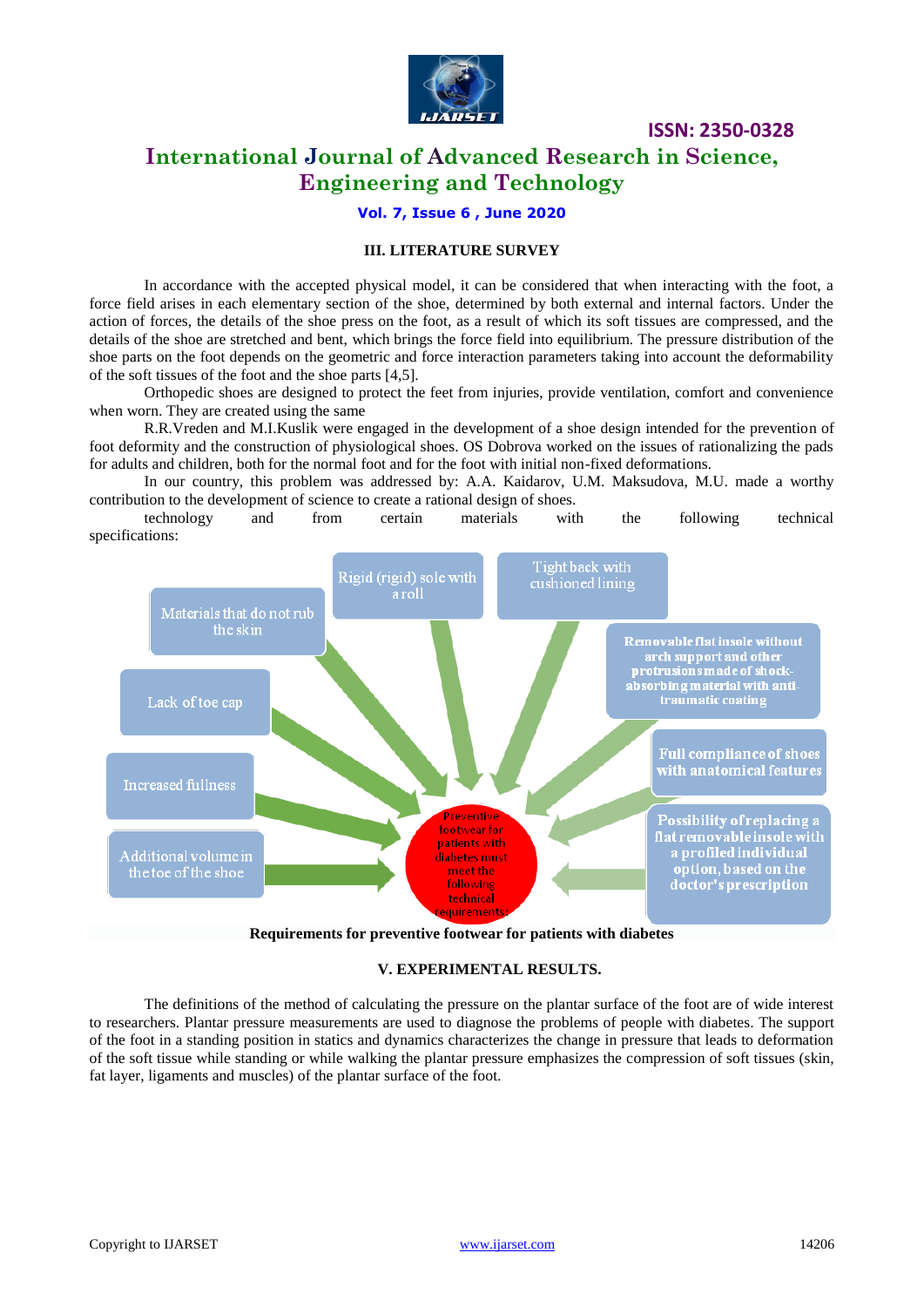

# **International Journal of Advanced Research in Science, Engineering and Technology**

# **Vol. 7, Issue 6 , June 2020**

#### Table 1

| <b>Shoe Parts</b> | <b>Sensor</b> | When resting on a plane | When relying on the    |
|-------------------|---------------|-------------------------|------------------------|
|                   | numbers       |                         | insole material system |
| Over night        |               |                         |                        |
| beam part         | 2             |                         |                        |
|                   | 3             | 16,5                    | 22,4                   |
| Gelenny part      |               |                         |                        |
|                   |               |                         |                        |
|                   | 6             | 7,7                     | 20,6                   |
| Heel part         | ⇁             |                         |                        |
|                   | 8             |                         |                        |
|                   | $\mathbf Q$   | 75,9                    | 57,5                   |
|                   | Total weight  | 76,04                   | 100                    |

#### **Plantar pressure study using a device with nine pressure sensors**

Rational internal form depends on the following factors:

- anatomical structure of the foot;
- functional changes of the foot in statics and dynamics;
- uniform distribution of pressure on the back and plantar surface of the foot;
- morphological (age, pathological, etc.) changes in the foot.

50 patients with diabetes were examined. Questioning of patients on the use of shoes was carried out, the severity of foot deformities and the daily activity of patients were assessed. The volume dimensions of the front and middle sections, as well as the geometric parameters of the foot, were measured.



The effectiveness of stress reduction and the redistribution of two full contact insoles with various combinations of materials was compared with the efficiency of a conventional flat insole used as a basic condition.

When walking, one leg is a support, the other moves forward and lowers on the support with the heel, then rolls from the heel to the front and is repelled from the support by stoves and fingers. In the transition from the support of the entire surface of the foot to the support on the bundles, it bends in the metatarsophalangeal and tarsal joints. The heel support time is 7% of the entire support period, 43% for the entire foot, and -50% for the forefoot.

In the standing position, the balance is controlled by muscle action, which moves the distribution of plantar pressure by changing the rotation of the foot around the ankle (anteroposterior) and redistributing the total body weight to both legs (lateral). The force applied to the ankle compresses the foot. Compression naturally increases plantar pressure. In a standing position, perceived on the surface of two legs, corresponds to the force arising from the total body weight.

The above materials were based on work supported by the Ministry of Innovative Development of a research grant on the theme "Bukhara Engineering and Technology Institute.